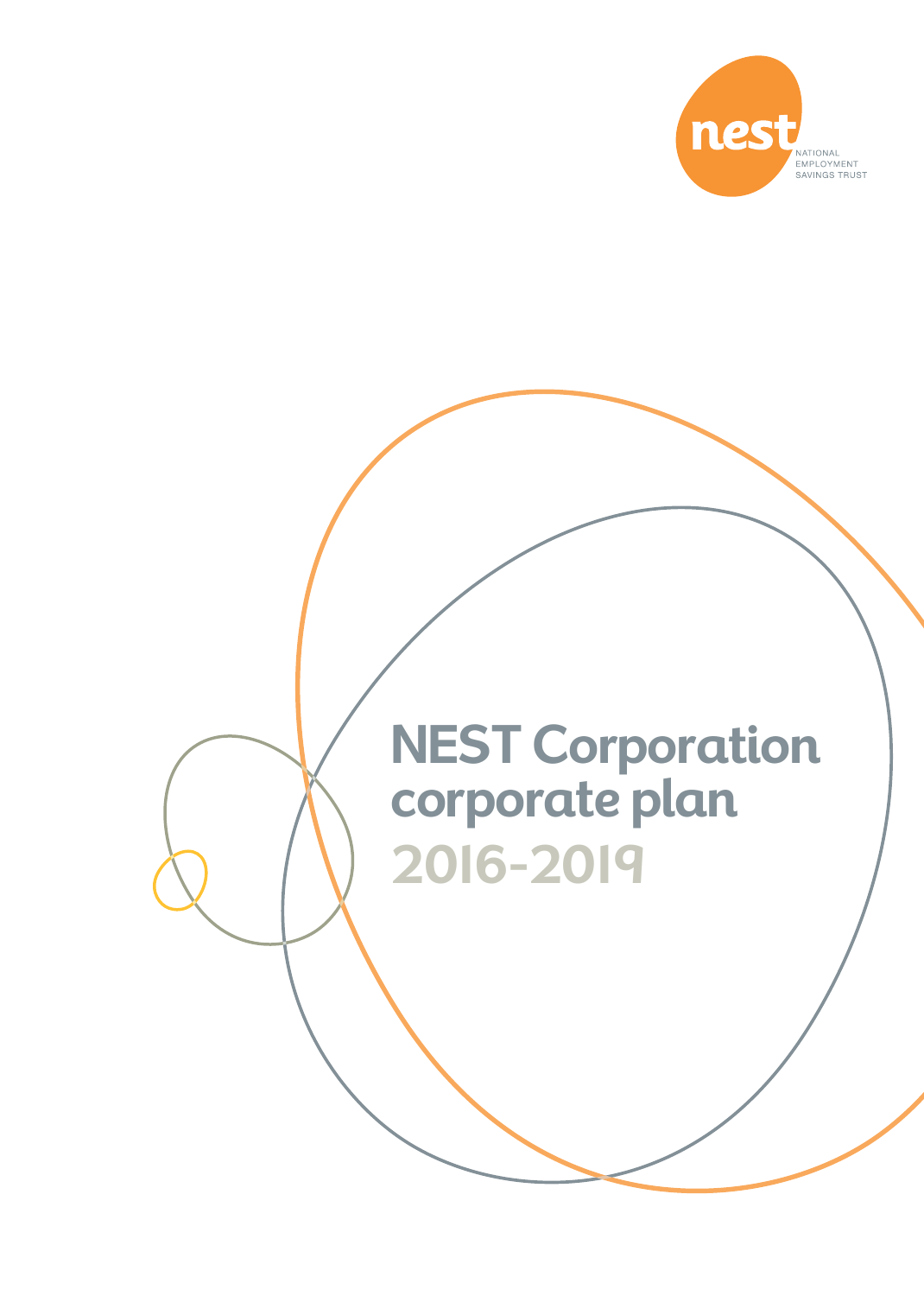#### **Cautionary statement**

This document contains statements that are, or may be deemed to be, 'forward-looking statements' with respect to NEST Corporation's financial condition.

Forward-looking statements are sometimes, but not always, identified by their use of a date in the future or such words as 'anticipates', 'aims', 'due', 'could', 'may', 'will', 'would', 'should', 'expects', 'intends', 'plans' and comparable terminology.

Forward-looking statements are not guarantees of future performance and no assurances can be given with regards to their accuracy. Forward-looking statements may not be realised due to factors including, but not limited to, changes in the economies and markets in which NEST Corporation operates; changes in the regulatory and competition frameworks in which it operates; or the impact of legal or other proceedings against NEST Corporation.

All forward-looking statements, made in this document or made subsequently, which are attributable to NEST Corporation are expressly qualified in their entirety by the factors referred to above.

Nothing in this document should be regarded as a forecast of future financial performance.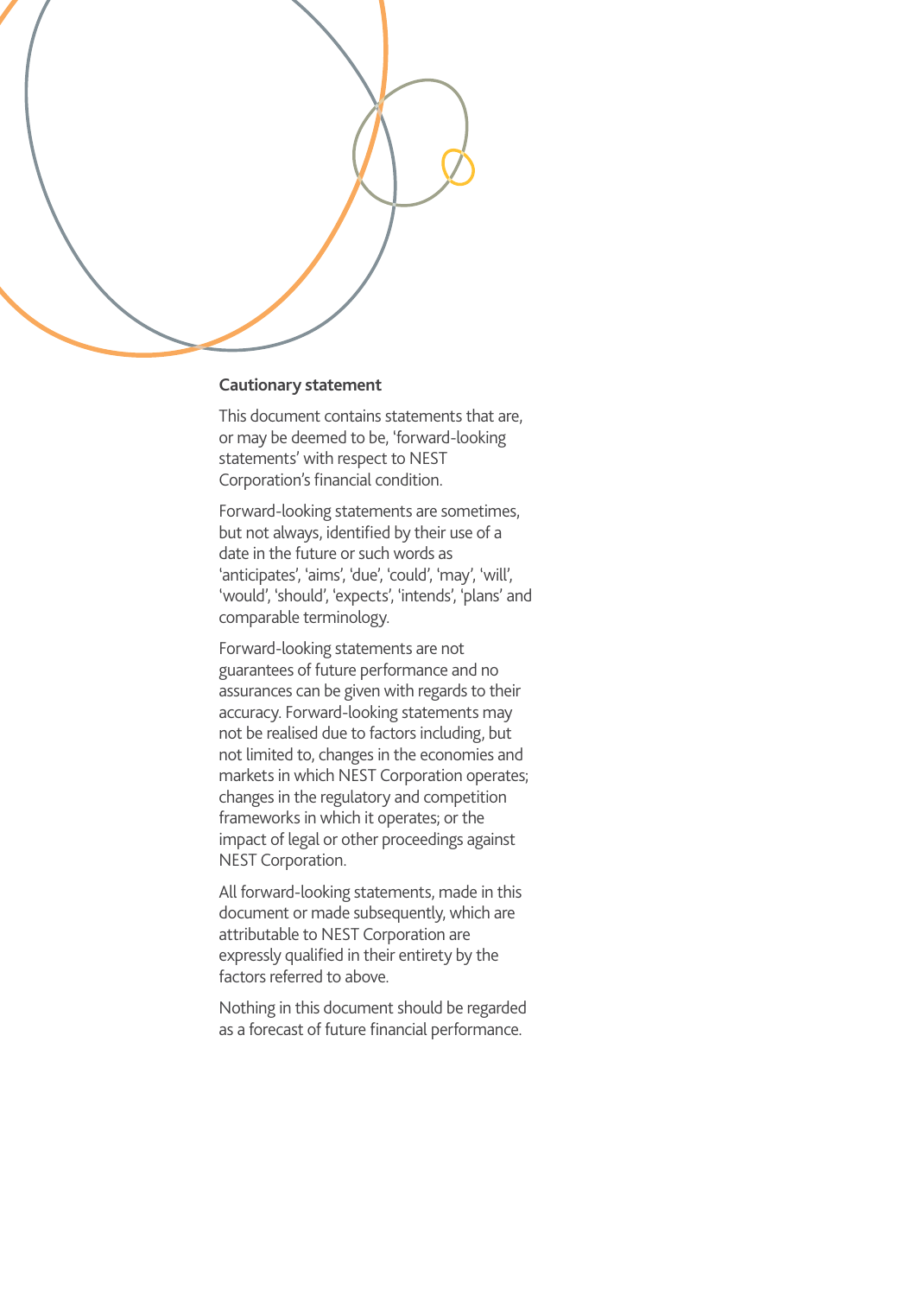

# **Contents**

**Foreword** page 4

**What's the purpose of the corporate plan?** page 6

**The value we deliver** page 7

**Our priorities for 2016 to 2019** page 8

**Monitoring progress** page 13>>

**How we'll deliver our priorities** page 16

**Resource summary** page 17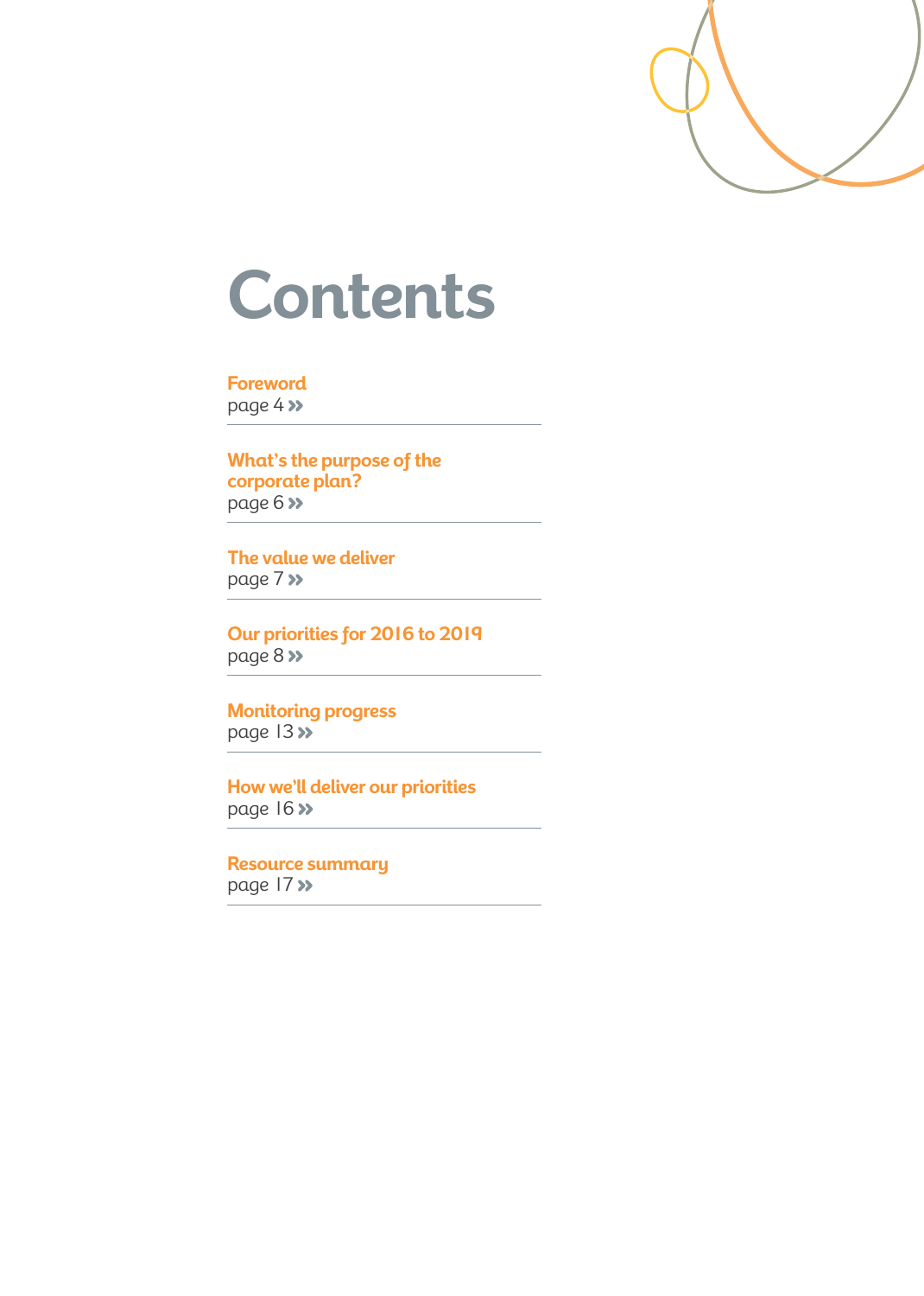# **Foreword**

In this corporate plan, we set out what we intend to do with our resources over the next planning period.

#### About us

NEST is a trust-based multi-employer defined contribution (DC) pension scheme, run in the interests of its members. NEST Corporation is the Trustee of the NEST scheme. It's made up of a Chair and 11 Trustee Members, appointed by the Secretary of State for Work and Pensions in line with public appointments guidance. They're supported by an organisation, comprising an executive team and a range of specialists, the resources of which are discussed in this document. We also work closely with Tata Consultancy Services (TCS) and State Street Bank who provide all of the day to day administration of the NEST scheme.

At NEST, we play an important role in the implementation of the government's auto enrolment programme. The workplace pension reforms, introduced following the Pensions Act 2008, require all UK employers to automatically enrol their eligible workers into a qualifying workplace pension scheme. We've a public service obligation (PSO) to accept any employer, of any size, that wants to use the NEST scheme to meet their auto enrolment duties.

#### The next three years

Over the next three years, both staging and phasing periods of the auto enrolment programme will continue. Staging is the process of getting UK employers involved in auto enrolment. This was launched in stages, beginning in October 2012, with the largest employers starting first. By the end of 2018, all UK employers will have to give their workers access to a workplace pension scheme that meets certain standards. Now in the fourth year of the programme, we're seeing high volumes of the smallest employers starting to automatically enroll their eligible workers.

Phasing means increasing the minimum contribution gradually until it meets a level of 8 per cent. This includes the employer and worker contributions and tax relief from the government. Until March 2017 the minimum contribution level will be 2 per cent, followed by a 12 month period at 5 per cent, finally reaching 8 per cent in April 2018.

The continued roll out of auto enrolment is set against the backdrop of the rapidly changing landscape of pensions. We're focused on getting on with our key role of ensuring that any employer that wants to use NEST for their employer duties can do so quickly and efficiently. To underpin our vision, this year we've revised our strategic priorities for NEST. These reflect our focus on what we need to achieve during staging and our determination to keep developing NEST so that we remain relevant for our members.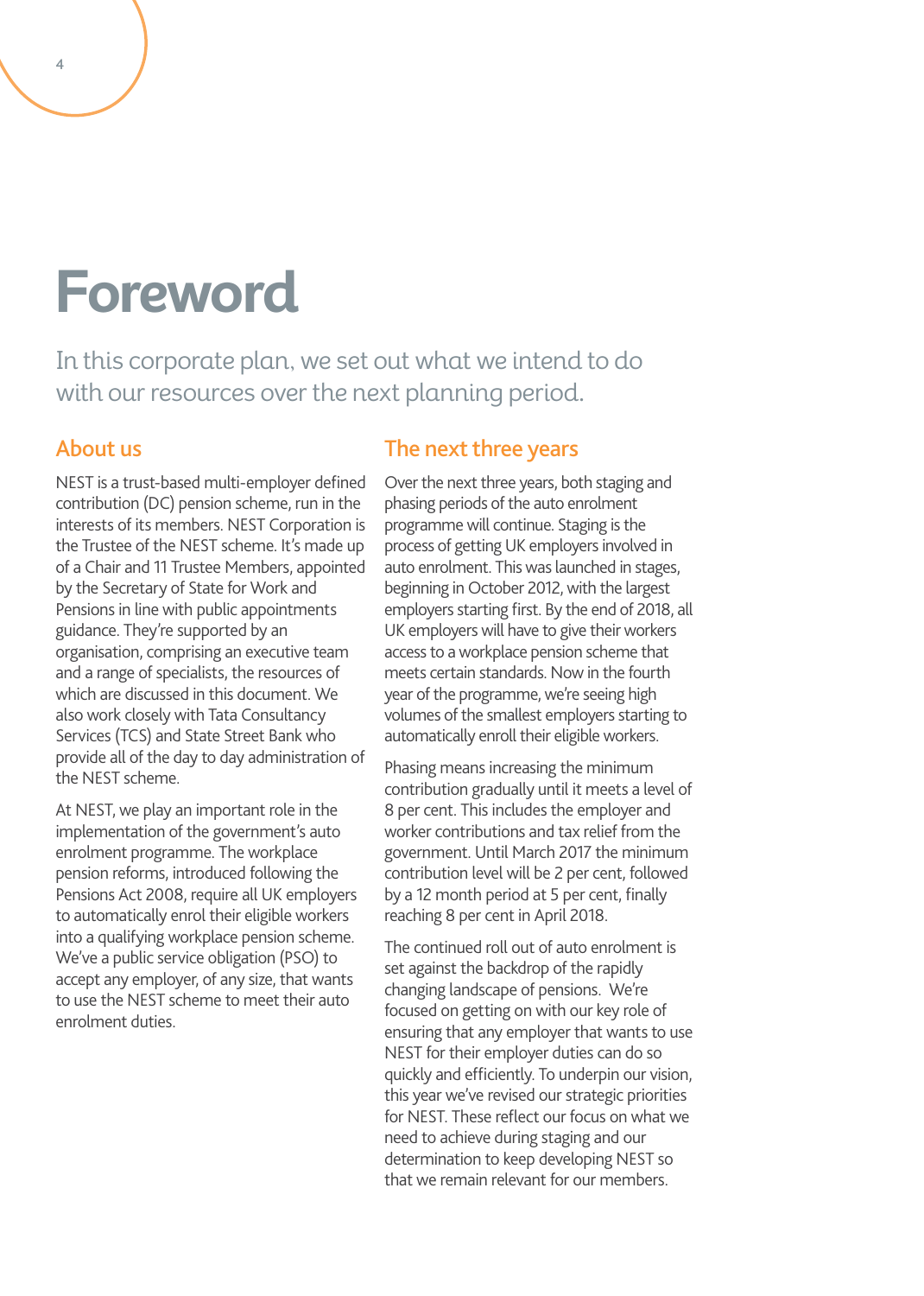

NEST is a rapidly growing scheme. The number of employers signed up to use NEST increased from 14,000 at 31 March 2015 to over 86,000 12 months later. For the year 2016/17 we could see employer numbers increase to over 170,000.

At peak times over the next two years we anticipate over 24,000 employers will sign up to NEST in the space of one month. In contrast, during our most active month of the 2015/16 period 9,000 employers signed up to NEST.

This continued growth will carry on being a key focus for us at NEST. The preparations we've made in the past year will create a solid foundation for the remainder of the staging period.

Though still small relative to other schemes our assets under management are growing quickly. As at 31 March 2016, assets under management (AUM) were in the region of £825m. In 2015/16 AUM grew by over £400m. We'll continue to ensure that NEST is well governed and effectively operated to safeguard this money and work in the interests of our members.

In the 2016 to 2019 period, there'll be significant changes that will affect our scheme. In April 2017, the ban on transfers will be lifted and the contribution limit will be removed.

The Freedom and choice reforms are likely to cause a significant shift in how individuals access their retirement savings in the coming years. At NEST, we're developing our systems to allow members who have reached their NEST retirement date to access smaller lump sums as they continue to save. In the medium term, as members' pots increase in size, we'll continue to research our members' needs. This will mean we can develop the right support packages to help their decision making when accessing their money. We'll also continue our work with the industry and international peers to provide suitable retirement options to our members who want a retirement income from their savings, building on the work published in our retirement income blueprint last year.

Our vision is to be a safe and trusted provider for millions to save for their retirement over their working life. By focusing on our new strategic objectives over the next three years, we'll be able to continue to deliver good outcomes for our employer customers and our members. Ultimately, we want to play our part in making auto enrolment a success.



Otto Thoresen Chair NEST Corporation July 2016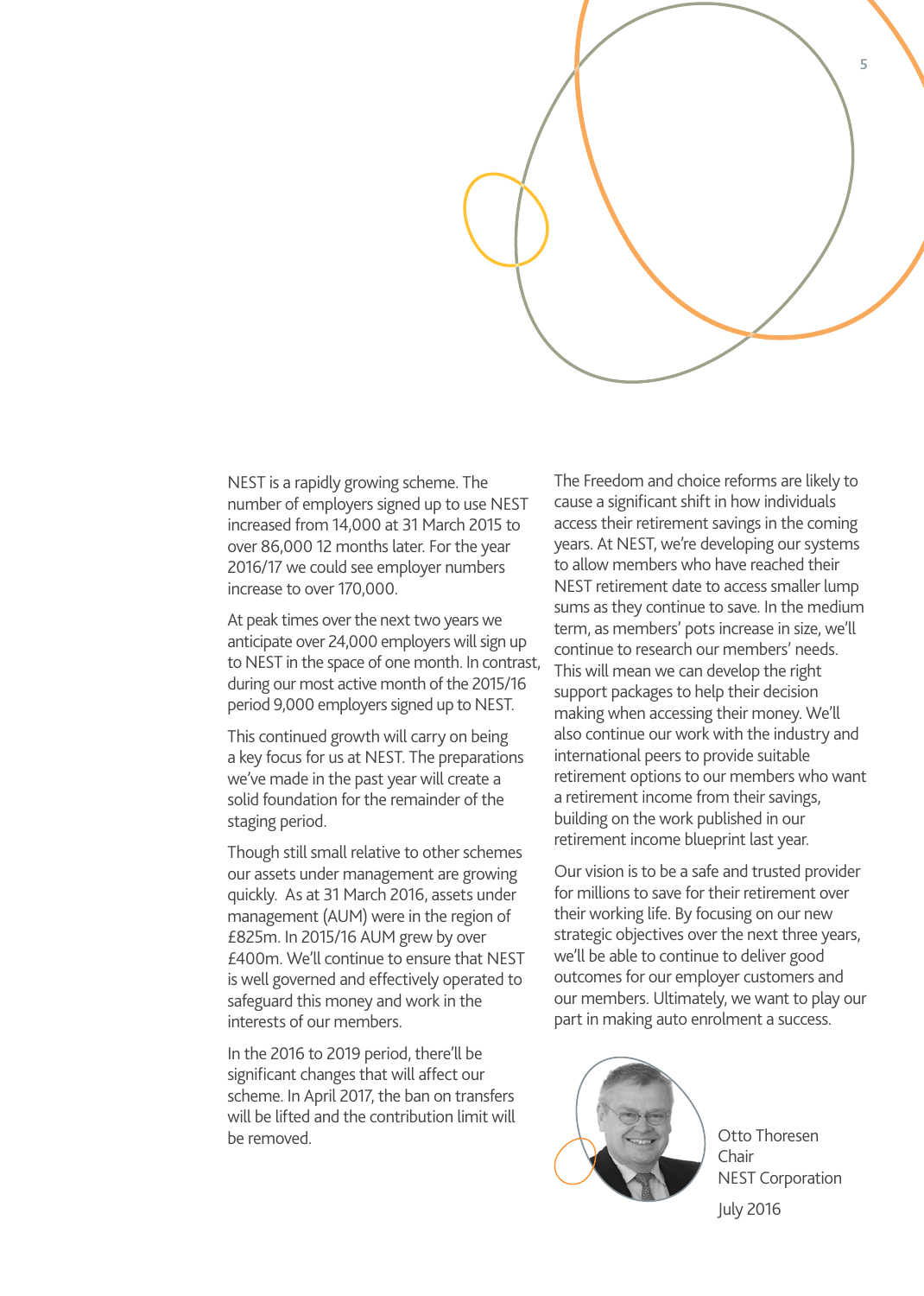## **What's the purpose of the corporate plan?**

As part of our obligations as a public body, we produce a corporate plan to let the Department for Work and Pensions (DWP) and interested parties know how we're meeting our objectives. It sets out what we'll be focusing on in the financial year 2016/17. The contents of our plan have not been independently checked or approved. The figures referred to in this document are not audited, however audited information is available in our annual report and accounts.

This is our seventh corporate plan. It includes our business plan and covers the period from April 2016 to March 2019. It identifies what we believe we'll need to achieve if we're going to be successful in helping millions to save confidently for their retirement.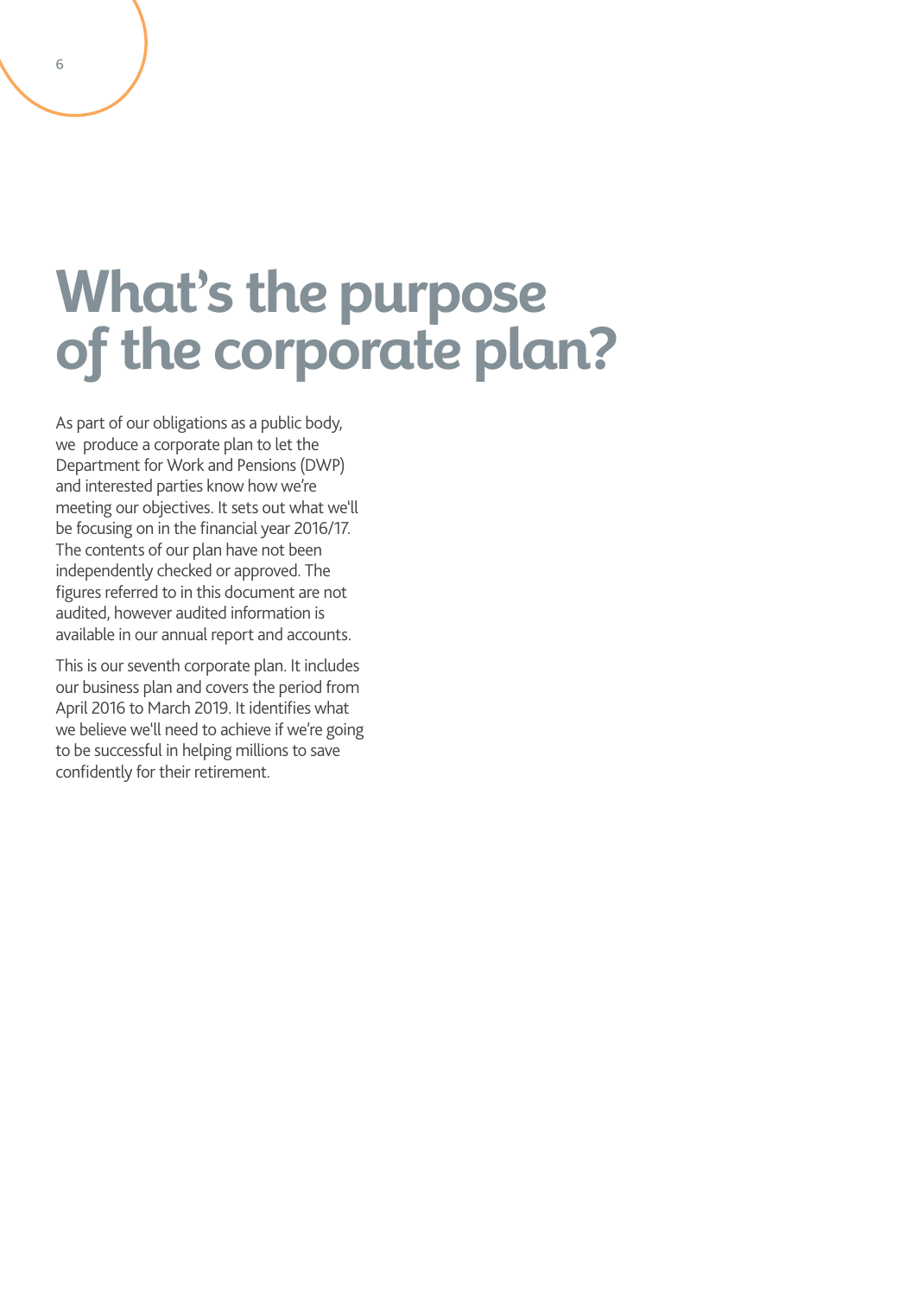### **The value we deliver**

#### To our members

As the Trustee of a trust-based pension scheme, our role includes administering, safeguarding and investing the pension contributions we receive for our members. We aim to provide everyone who's enrolled with a high-quality, great-value pension scheme.

#### To taxpayers

Because NEST has a public service obligation, and is free for employers to use, every employer has access to a high quality pension scheme for their workers. This is vital to the success of auto enrolment which is helping to boost the retirement pots of millions of workers.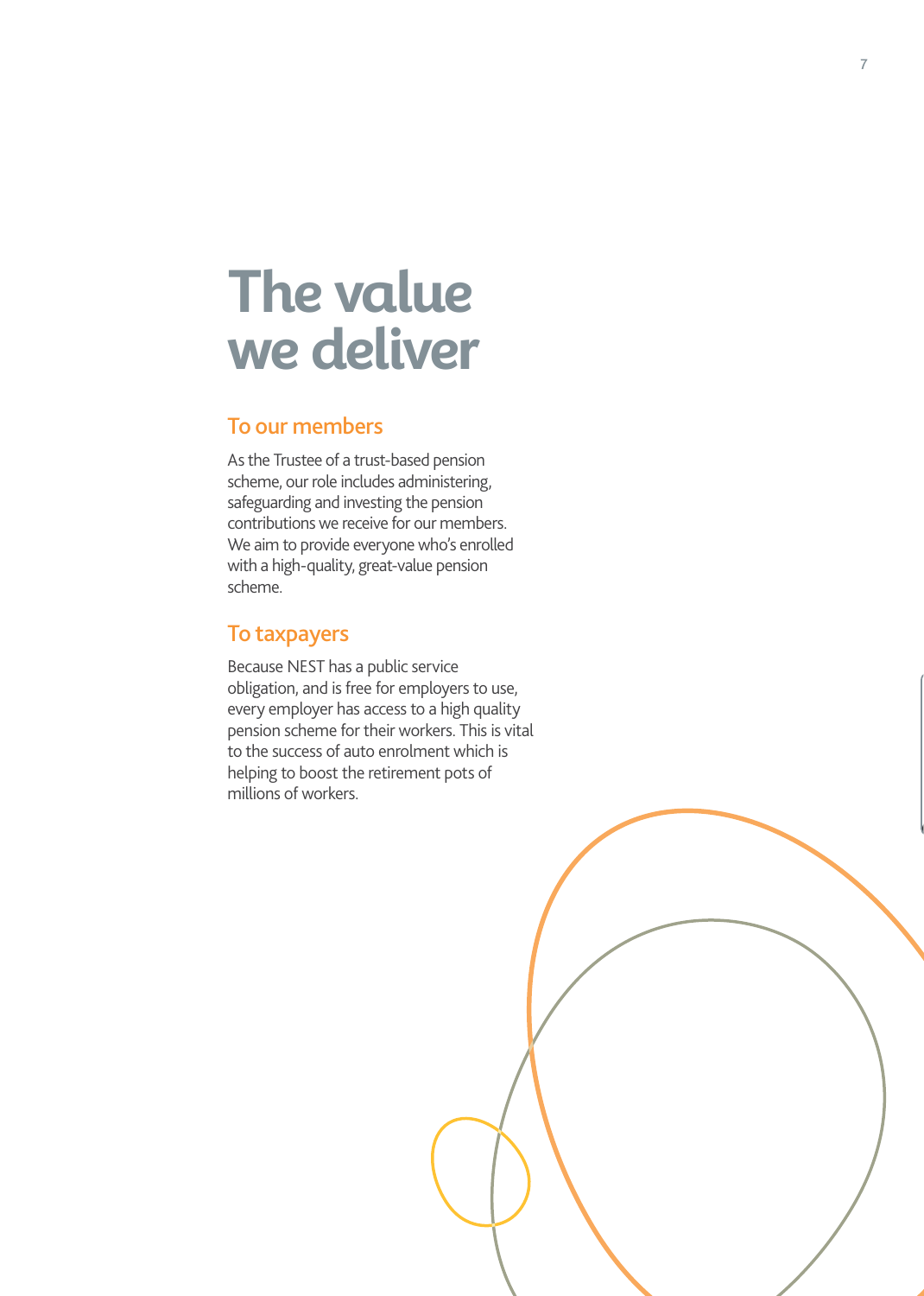# **Our priorities for 2016 to 2019**

We refreshed our strategic objectives in June 2015 so we could make the best use of our resources and maximise our members' investments. They highlight what we believe we'll need to focus on for the next three years to successfully achieve our goals and overcome challenges. Our new objectives are to:

- deliver a good service through staging
- be sustainably low cost
- **If** drive up scheme revenue
- **b** develop retirement options for our members
- build corporate capability.

In the rest of this document, we'll set out how we plan to take each priority forward in this period.

#### Deliver a good service through staging

By 31 March 2016, we had over 86,000 employer accounts set up and over 3 million members.

The expected rapid growth in the numbers of employers setting up a scheme, and managing their arrangements day to day, is part of the backdrop to this strategic priority. We need to continue the good work we've delivered over the past few years. To be successful, we need our scheme and the underlying operations to work effectively and efficiently on a large scale. Over the past year we've demonstrated the resilience of our core service and systems, even at significant volumes. However the nature of the staging profile means that volumes will continue to grow. In 2017, we'll see peak numbers of employers joining.

We're currently entering our busiest period to date in terms of the numbers of employers looking to set up their schemes with us. Between mid-2016 and 2018, 85 per cent of all employers affected by the auto enrolment legislation are due to stage.

We'll continue to learn from the experiences of our members, employers and their advisers and listen to what they need from NEST. We'll then use this feedback to improve our service.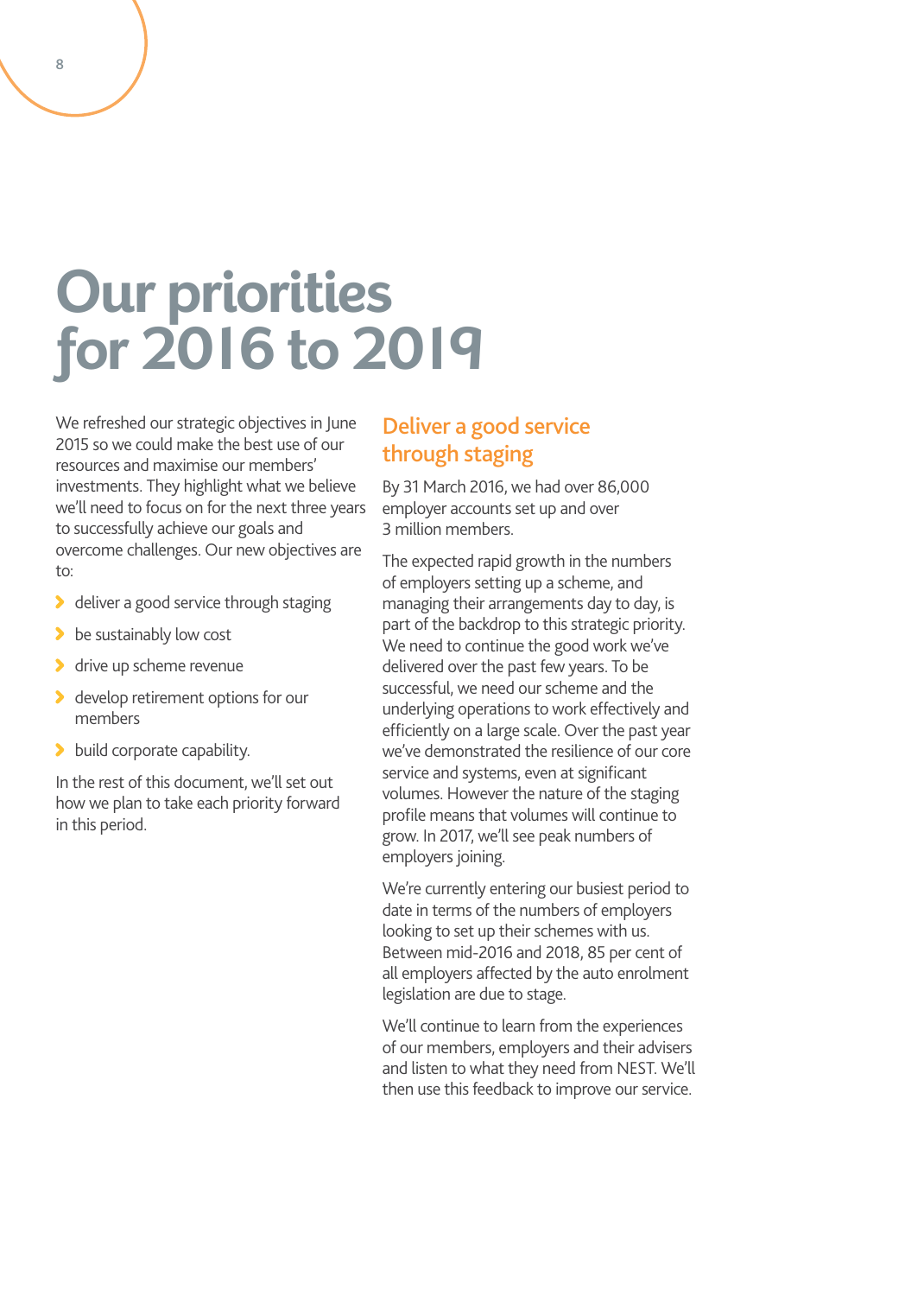

We've already taken on significant numbers of small and micro employers. In doing so, we're able to learn from our experience. We now have a better idea of expected small and micro employer volumes as well as how much support they'll need throughout the rest of staging. We'll continue to refine our capacity plans in this way as more data emerges.

In the past year, we've worked with payroll providers, accountants and other intermediaries to improve our accessibility for small and micro employers. In November 2014, we introduced our NEST Connect service which enables third parties to manage NEST on behalf of multiple employers from one personalised dashboard. As at 31 March 2015, over 8,900 intermediaries had signed up to NEST Connect. This enhanced service is starting to drive operational efficiencies. We'll continue to monitor this and make sure that our service carries on meeting the needs of intermediaries as we move into the final periods of staging.

We also launched NEST web services. a technology that allows a seamless data flow from payroll software to NEST. This enables employers, or third parties acting for them, to manage their NEST account from within their payroll software. We expect this to reduce the amount of time needed to administer auto enrolment, as well as reduce data errors and the need for help. In order to improve this service and the user experience, we'll continue to monitor how many people take this up and how they use it.

#### Sustainably low cost

At NEST we're in a unique position. We're both a non-departmental public body (NDPB) and a trust-based pension scheme. This means that we need to be low cost for our members and offer value for money to the tax payer who funds NEST through the loan.

As we grow, we'll ensure that we drive down our running costs and continue to get the best possible value from our contracts. This will mean carefully defining our future administration requirements and deciding how we deliver them. We'll also focus on delivering successful changes to the scheme to ensure good value for money.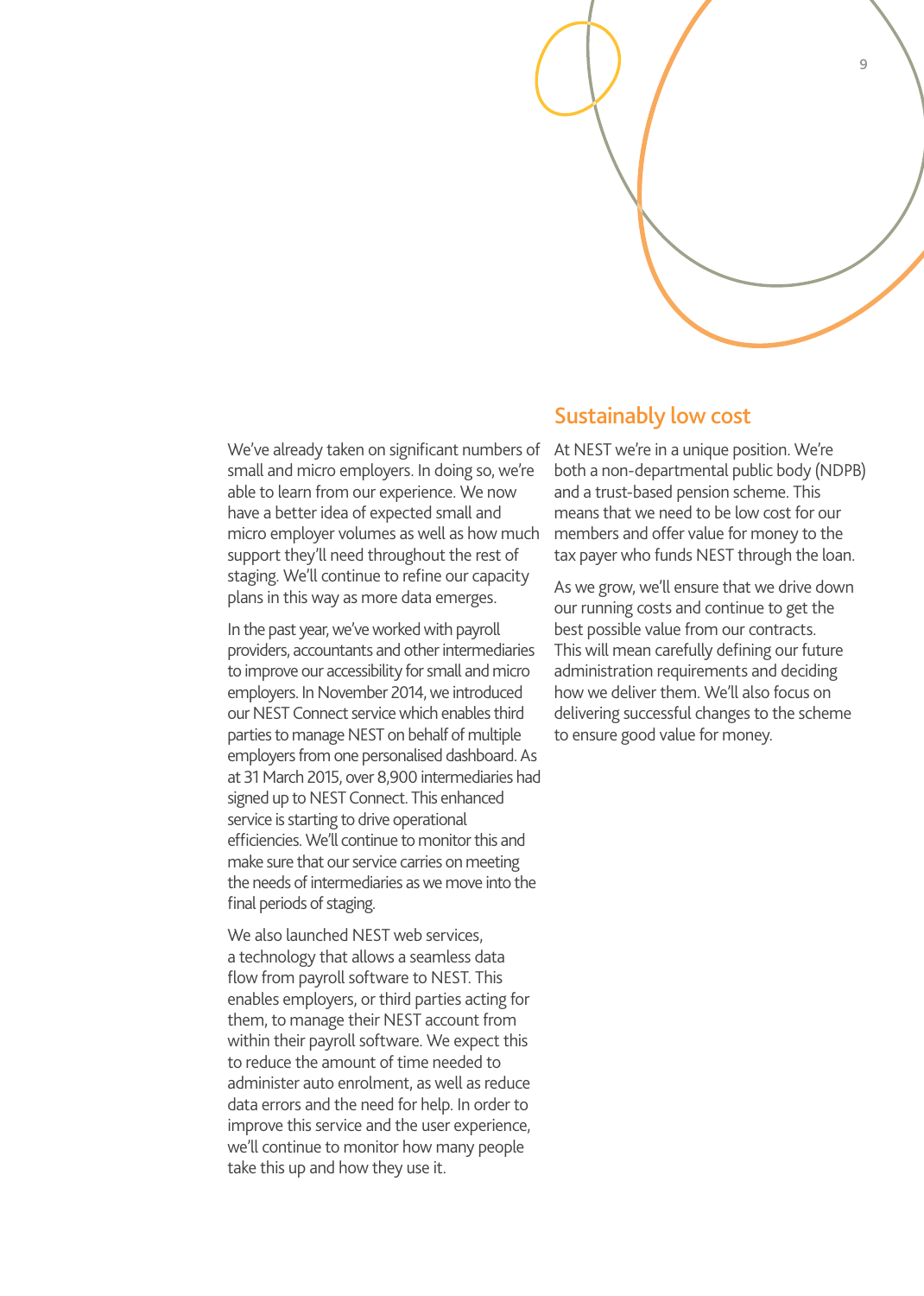#### Drive up scheme revenue

It's important for all our members for NEST to be financially independent. So we'll ensure that we're continuing to drive revenue into the scheme, without increasing charges, as we move through staging in a constantly evolving savings market.

To achieve this objective, we need to focus on the proposition for our customers.

Firstly, we'll ensure that our overall proposition remains attractive to employers of any size and type by:

- **Continuing to evaluate and enhance our** scheme so it meets the needs of all employers and the professionals that support them
- **P** providing suitable support to larger employers and those that support them to help manage the more complex nature of their arrangements
- **P** renewing awareness of our scheme in an environment where our restrictions are lifted.

We'll also continue work to ensure our scheme provides good outcomes for our diverse membership by:

- ⋗ reviewing our whole of life offering to ensure that we're providing suitable options for our members as they build up their pension pots and when they reach their NEST retirement date
- **I** learning from our experiences so far so we can improve our scheme
- reviewing our investment approach to maintain its suitability for our members.

We believe that by ensuring we provide a high quality scheme to employers and members, and raising awareness of this, we'll be able to generate enough revenue to continue to make NEST sustainable.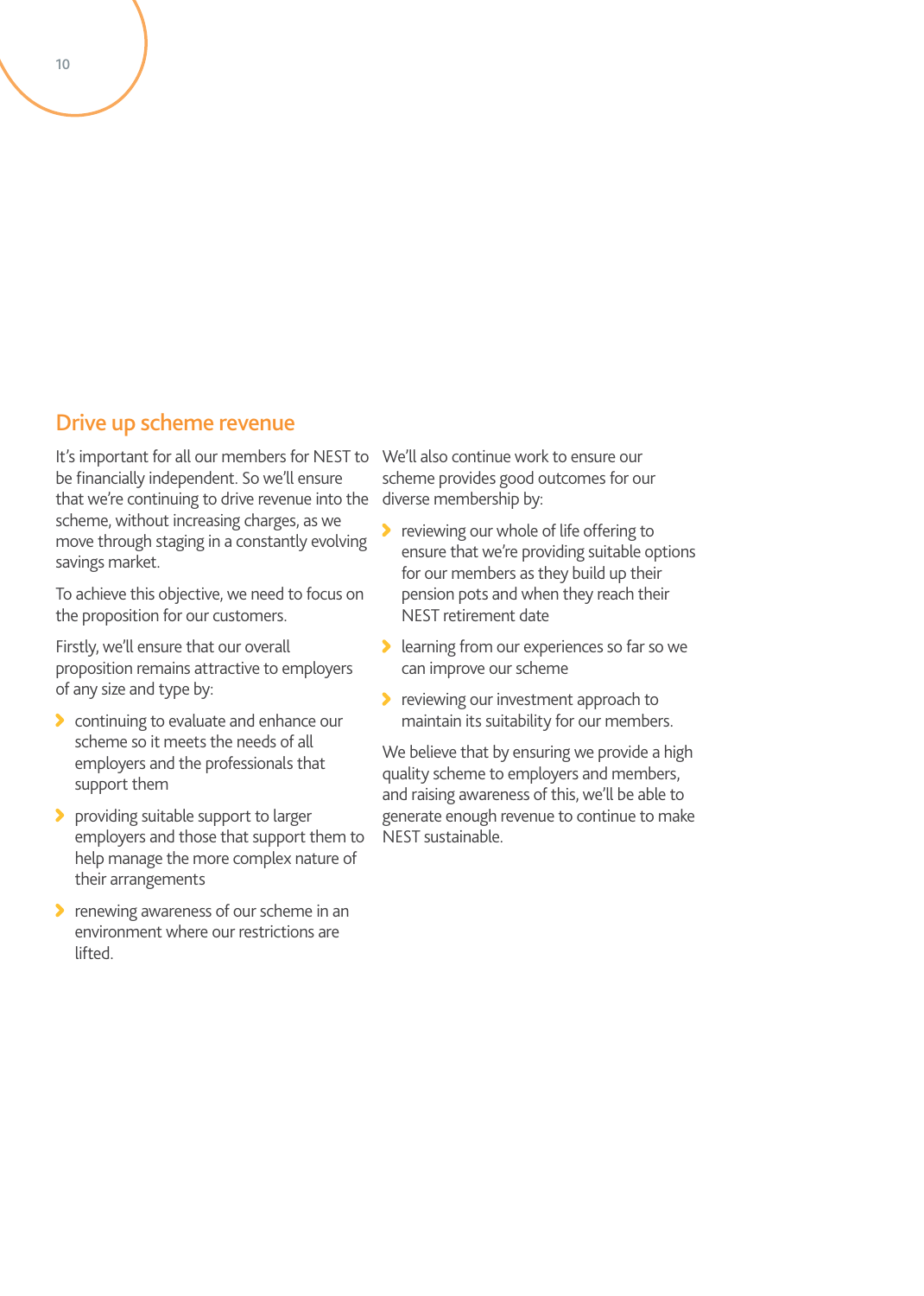

#### Develop retirement options for our members

Developing retirement options refers to how we meet our members' short, medium and longer-term needs in light of the Freedom and choice pension reforms.

In terms of members' likely short-term needs, we changed our systems in April 2015 so all NEST members aged 55 and over could access 100 per cent of their pot as cash, with 25 per cent tax free. They can also transfer their pot at retirement out of NEST if they want to consolidate it with a different savings pot elsewhere. The changes we made to cash access reflect that only around 10 per cent of our membership is aged 55 or over. As members haven't been saving with us for very long, average pot sizes are relatively modest.

At NEST, we've consulted on rule changes so members can take further advantage of these freedoms with the proposal to offer uncrystallised funds pension lump sums (UFPLS). This is where a member takes a series of smaller lump sums of cash from their pension pot with a tax free amount as part of each separate withdrawal. Our future benefits will reflect the outcome of this consultation as appropriate to meet members' needs as they evolve.

When considering members' longer-term needs, in June 2015 we published our blueprint for a retirement income strategy suitable for our members as their pots grow. We developed this following our far-reaching consultation, *The future of retirement*. This gathered evidence from around the world on the needs of defined contribution savers in light of the new pension freedoms. The consultation found that inertia and a lack of confidence in constructing retirement portfolios influence members at retirement, in a similar way as they did when they start to build their savings. For a large proportion of savers, constructing a strategy to take their money out that manages their own longevity, inflation and market risk is likely to be extremely challenging.

Over the next three years, we'll continue to develop the support packages that we provide to members as they come to access their savings in light of the new regulatory regime. Our goal is to help our members make good decisions about accessing their savings and give them access to high quality, good value retirement options that meet their needs. Those needs could include accessing cash, purchasing an annuity, keeping their savings invested or taking their money out via new retirement income journeys that may be developed over the coming years.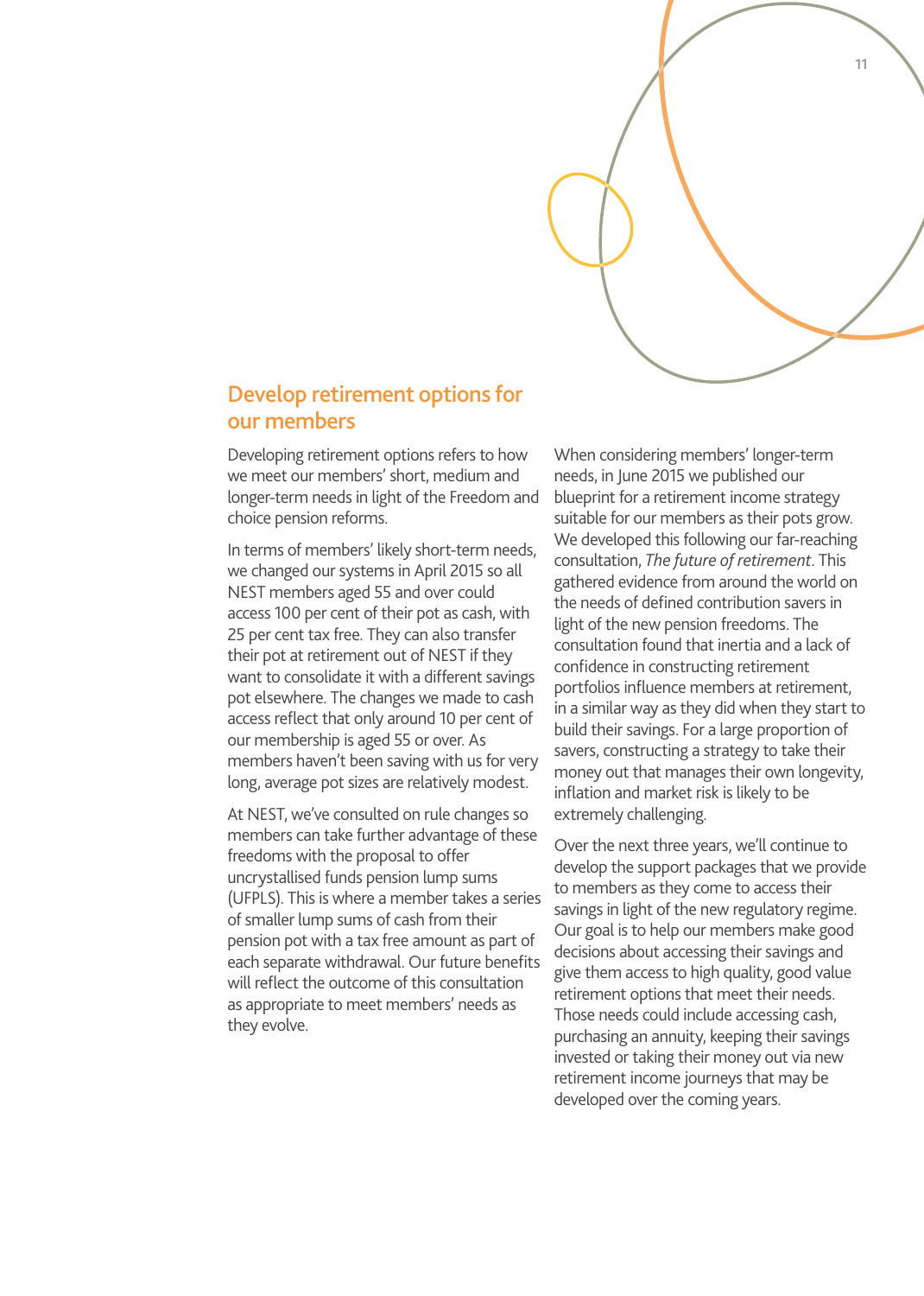#### Build corporate capability

The scale of the NEST scheme continues to grow rapidly. We'll continue to devote resource to make sure our organisation has the right capabilities and controls and we'll continue to maintain and improve our control framework.

#### Control framework

We'll continue to follow our guidelines of processes and procedures with a focus on getting it right first time. With this in mind, we've carried out a range of internal and external assurance reviews. This includes completing the AAF 02/07 master trust assurance framework. Our key supplier, TCS, has also completed the AAF 01/06. In addition, we've finished a risk-based compliance monitoring programme to provide assurance to the Trustee and senior management on the ongoing suitability of key processes and on their outcomes. All of this is with a view to building a sustainable business model.

#### Governance

We'll continue to make sure that NEST is run according to best practice. This means ensuring that all decision making and processes are made robustly, tested against value for money and carefully recorded. We'll also continue to make sure that we have the right processes in place for robust decision making.

#### Staff engagement

We'll continue to raise our levels of staff engagement through training, supporting colleagues to develop in their roles, improving our internal communications and strengthening our management and leadership capability. We've developed a people strategy which reflects the changing demands on our organisation. This will ensure we have the right people with the right skills. Our strategy provides the framework to align the key people related tools, and priorities, needed to deliver the business plan and strategic priorities for NEST.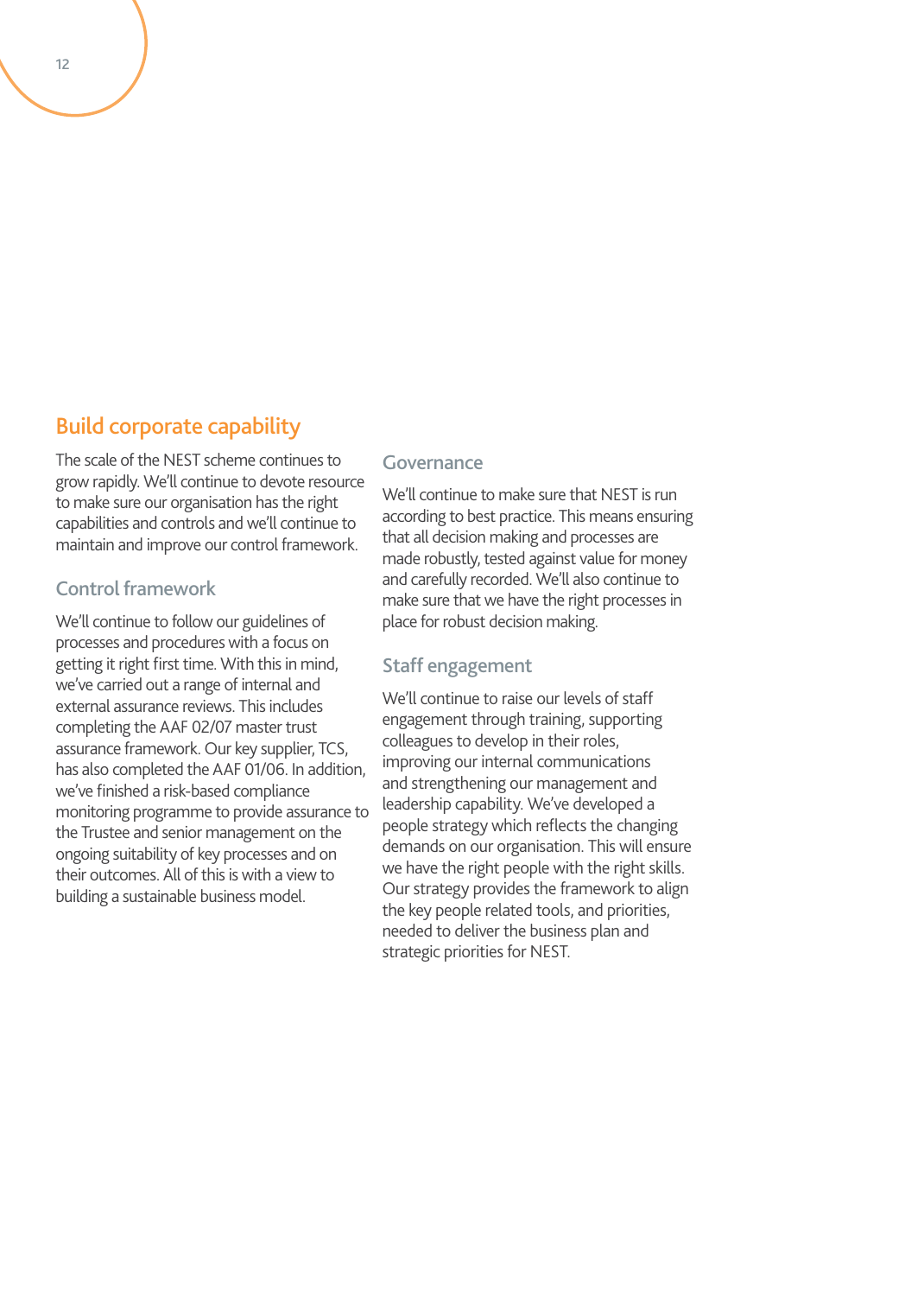# **Monitoring progress**

The following table summarises what our priorities mean for our activities over the next year and sets out some examples of our monitoring framework.

13

| <b>Actions we'll undertake</b>                                                             | What we'll monitor                                                                                                                                                                                                                                                                                                                          |  |  |  |
|--------------------------------------------------------------------------------------------|---------------------------------------------------------------------------------------------------------------------------------------------------------------------------------------------------------------------------------------------------------------------------------------------------------------------------------------------|--|--|--|
| Deliver a good service through staging                                                     |                                                                                                                                                                                                                                                                                                                                             |  |  |  |
| Ensure our service is capable of meeting the demands<br>of the high volume staging period. | • Overall volumes choosing NEST<br>• How customers are behaving, including how they<br>use the system, error rates, how often they call the<br>contact centre and what about.<br>• Performance against our expectations of the<br>service, including:<br>- system performance - website availability and<br>response times                  |  |  |  |
|                                                                                            | - IT operations – the handling of incidents, system<br>defects and changes<br>- contact centre - availability, response times,<br>types of queries, quality, complaints<br>- scheme administration back office - manual<br>checks and reconciliations<br>- fund administration services - unit<br>reconciliations and cash reconciliations. |  |  |  |
| Implement an appropriate operational assurance<br>framework.                               | • Analysis and documentation of automated and<br>manual controls within scheme processes.<br>Identification and escalation of control risks and<br>gaps in design and requirements.<br>Evidencing and frequently reviewing the<br>$\bullet$<br>operational effectiveness of key controls.                                                   |  |  |  |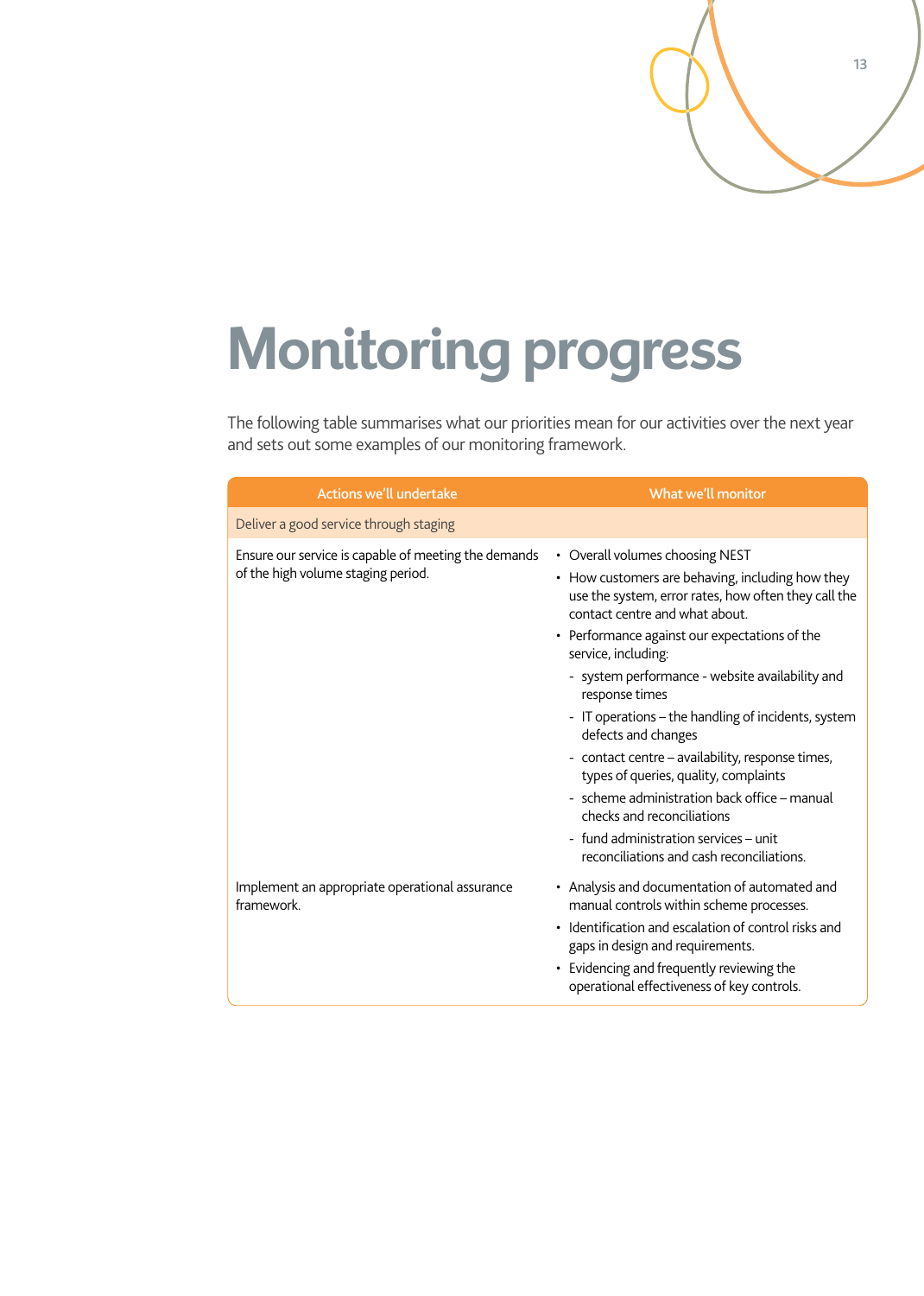| <b>Actions we'll undertake</b>                                                   | What we'll monitor                                                                                                                                                             |  |  |  |
|----------------------------------------------------------------------------------|--------------------------------------------------------------------------------------------------------------------------------------------------------------------------------|--|--|--|
| Sustainably low cost                                                             |                                                                                                                                                                                |  |  |  |
| Drive down the running costs of our scheme                                       | • Medium and long term cost of running scheme                                                                                                                                  |  |  |  |
| administration and other contracts.                                              | administration and of NEST Corporation.                                                                                                                                        |  |  |  |
| Get the most out of our contracts. Ensure we get what                            | • The obligations of the contracts and periodically                                                                                                                            |  |  |  |
| we pay for through good contract management.                                     | report on value for money.                                                                                                                                                     |  |  |  |
| Define our future scheme administration requirements<br>and how we deliver them. | Industry innovation developments as well as<br>procurement best practice. We'll evolve with the<br>best practice that we determine is in the best<br>interests of our members. |  |  |  |
| Ensure NEST is the right shape to deliver the scheme                             | • Operating efficiencies covering all areas of the                                                                                                                             |  |  |  |
| in the post-staging world.                                                       | business.                                                                                                                                                                      |  |  |  |
| Deliver successful scheme change, in agreement with                              | • The benefits realisation analysis on all of the                                                                                                                              |  |  |  |
| the wider business, ensuring best possible value for                             | scheme changes and where required carry out                                                                                                                                    |  |  |  |
| money and improving our pace where possible.                                     | further work.                                                                                                                                                                  |  |  |  |
| Drive up scheme revenue                                                          |                                                                                                                                                                                |  |  |  |
| Continuously evaluate our offering for the remaining                             | • The effectiveness of our offering using website                                                                                                                              |  |  |  |
| small and micro employers, the large employers                                   | analytics, customer satisfaction surveys and                                                                                                                                   |  |  |  |
| revisiting their scheme selection and the professionals                          | research to understand any areas of our overall                                                                                                                                |  |  |  |
| that support them.                                                               | proposition that need development.                                                                                                                                             |  |  |  |
| Review our offering to members in a post-restrictions,                           | • The effectiveness of our offering using website                                                                                                                              |  |  |  |
| pensions freedoms environment to ensure we're                                    | analytics, customer satisfaction surveys and                                                                                                                                   |  |  |  |
| offering suitable options for our membership while                               | research to understand any areas of our overall                                                                                                                                |  |  |  |
| they're saving and when they reach their retirement.                             | proposition that need development.                                                                                                                                             |  |  |  |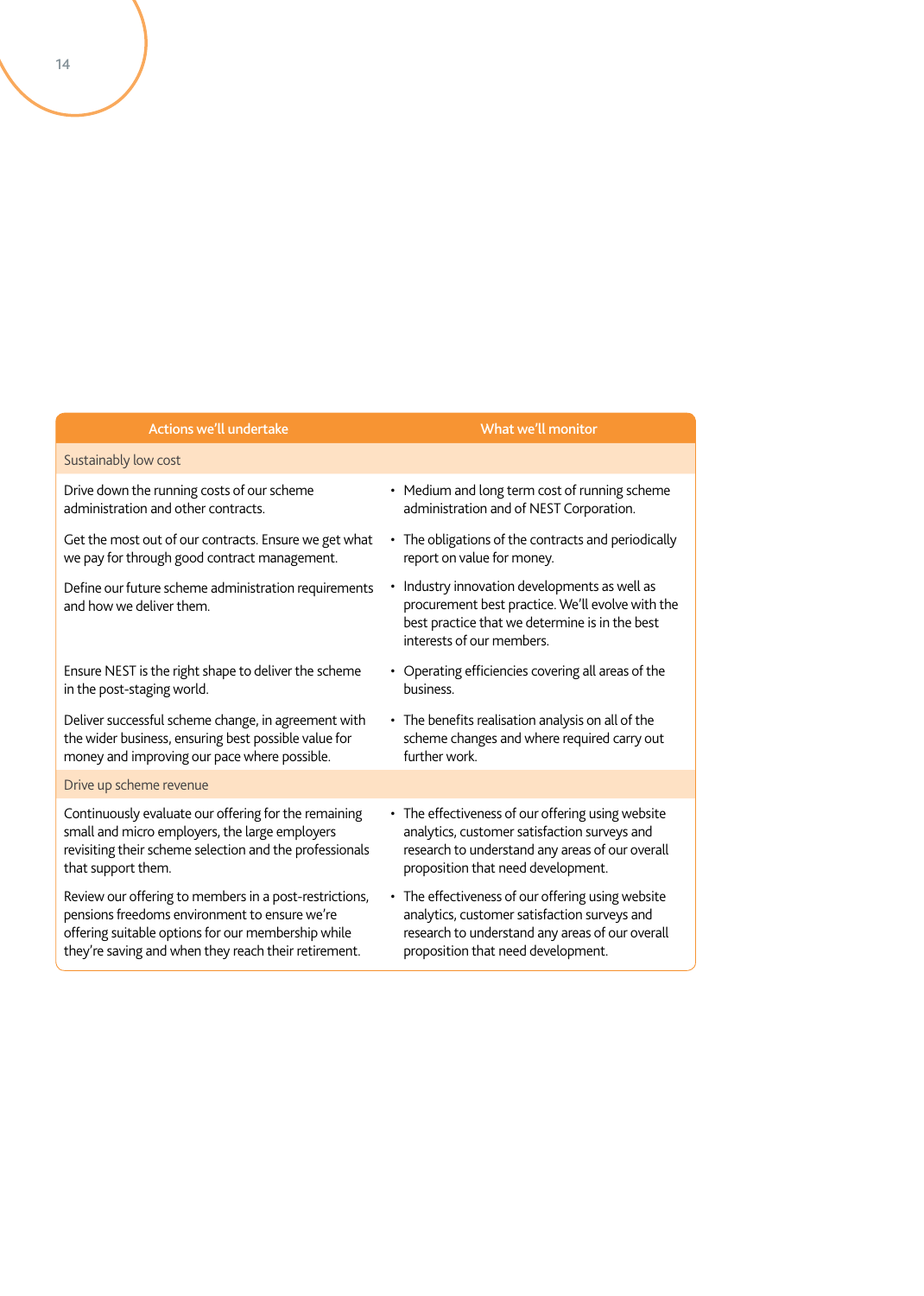| <b>Actions we'll undertake</b>                                                                                                                                           | What we'll monitor                                                                                                                                                                          |  |  |  |
|--------------------------------------------------------------------------------------------------------------------------------------------------------------------------|---------------------------------------------------------------------------------------------------------------------------------------------------------------------------------------------|--|--|--|
| Develop retirement options for our members                                                                                                                               |                                                                                                                                                                                             |  |  |  |
| Plan and deliver retirement options that meet the<br>needs of our members. This is applicable to both the<br>long and short term options.                                | • Consumer perceptions of appropriate retirement<br>options.<br>• Member needs and to what extent they are met<br>by existing arrangements as their pot sizes grow.<br>• Market innovation. |  |  |  |
| Build corporate capability                                                                                                                                               |                                                                                                                                                                                             |  |  |  |
| Enable NEST to make good decisions with a clear<br>evidence base, supported by a robust governance<br>structure.                                                         | • Annual governance effectiveness and analysis of<br>best practice.                                                                                                                         |  |  |  |
| Ensure internal controls are in place to make sure<br>NEST Corporation and scheme are run safely, and<br>the right choices are made in maintaining NEST's<br>compliance. | • Findings from various audit programs.                                                                                                                                                     |  |  |  |
| Define and implement a people strategy that enables<br>NEST to attract, retain and develop the talent and<br>skills we need.                                             | • The yearly and mid-point staff survey results. The<br>progress against key metrics defined in the people<br>strategy and delivery against the associated plan.                            |  |  |  |

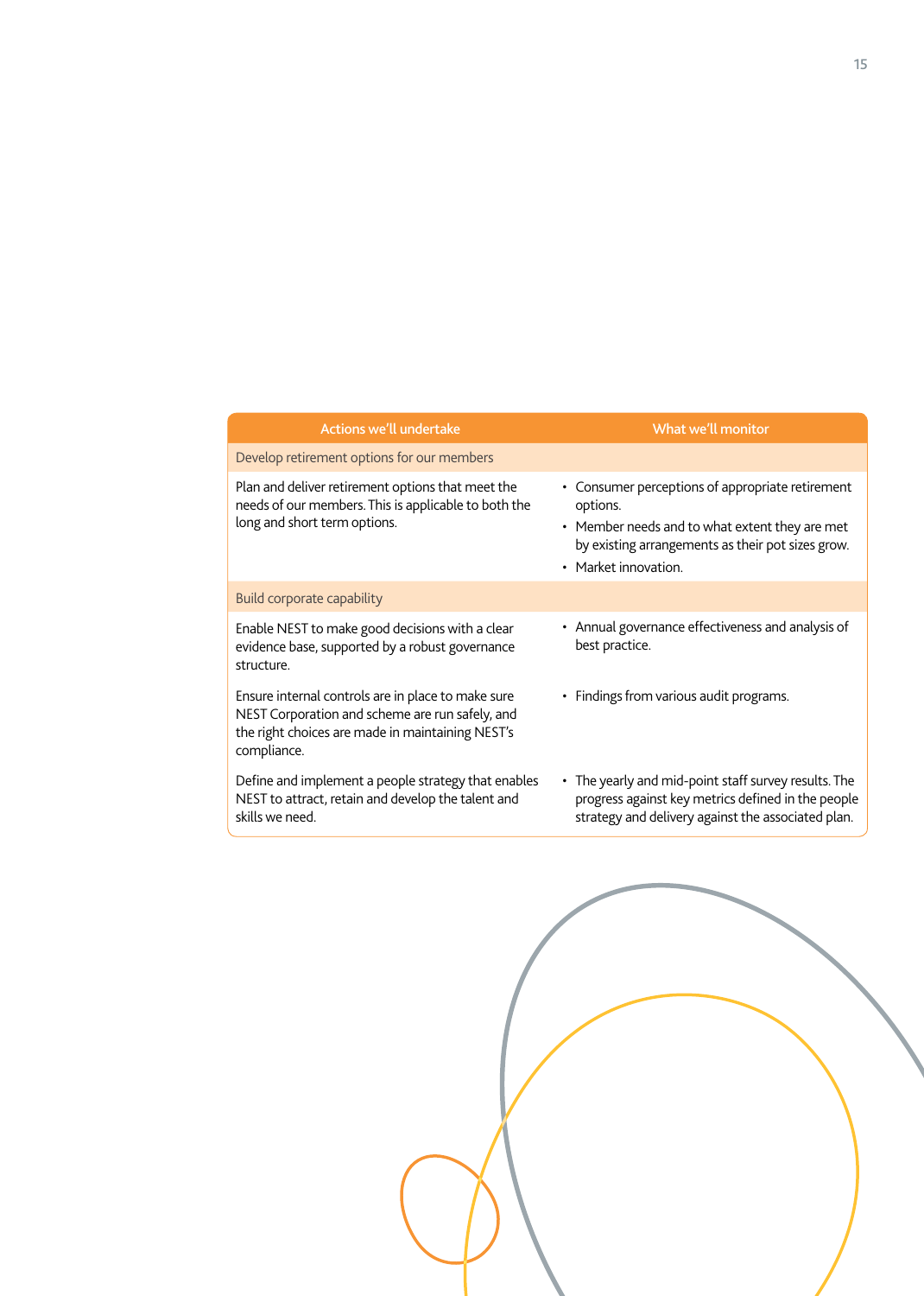# **How we'll deliver our priorities**

This section talks about our values and our code, which underpin the culture we're continuing to build within our organisation in order to be successful.

#### NEST code

Our *Code of conduct* goes further than the requirements placed on us by law and regulatory compliance. It clearly outlines the ethical principles that help define who we are and what we're about as employees of NEST. This code, first implemented in 2013/14, is now widely recognised and adopted at NEST. It applies to all our employees, secondees and interims, at all levels of seniority. Our code is:

- **b** do the right thing
- **b** don't walk by
- **S** learn from our mistakes.

This complements the NEST value statements of:

- 1. we know why we're here
- 2. we believe in the value of what we do
- 3. we care about delivering
- 4. we know we can only be successful by working together and with others.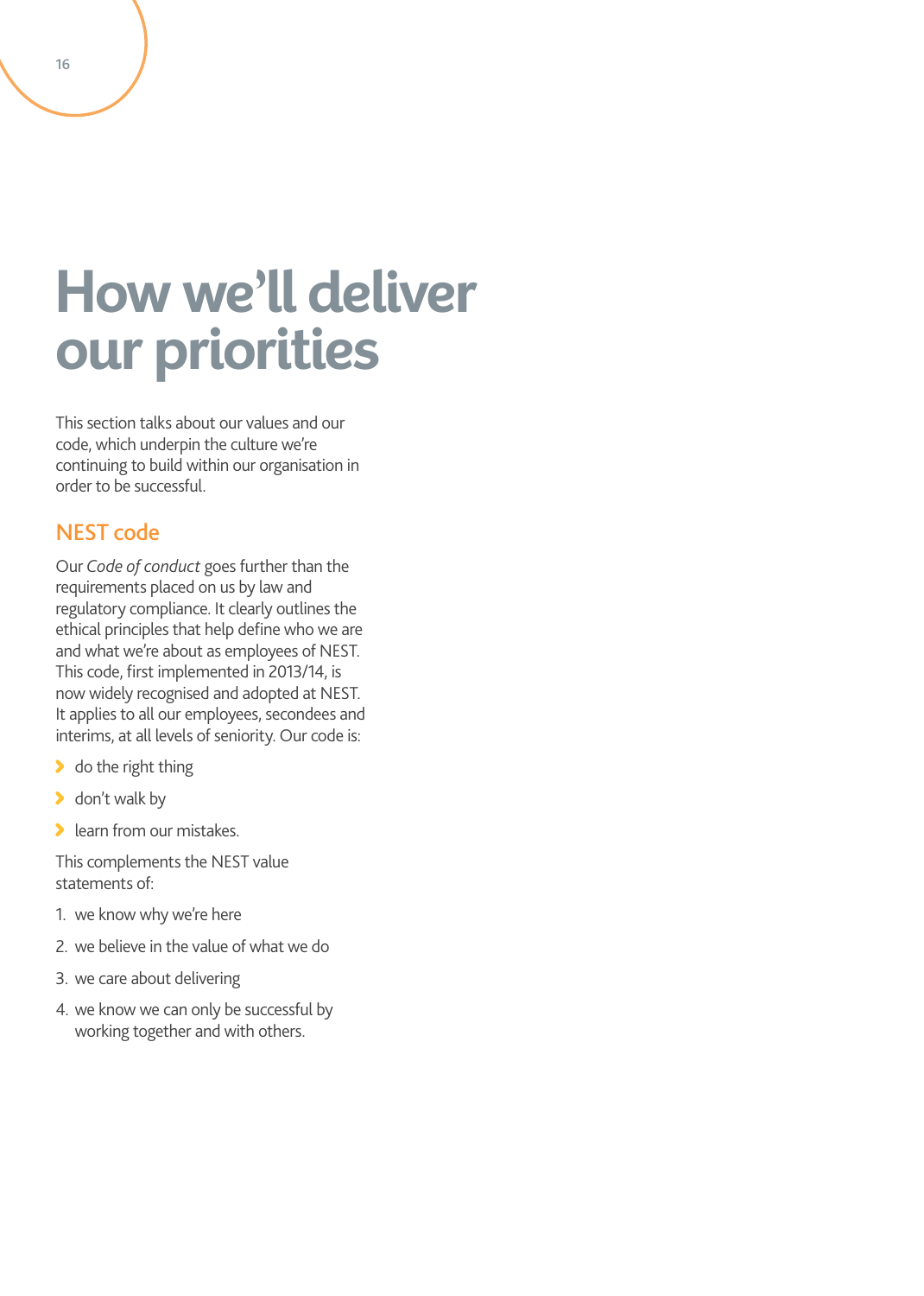## **Resource summary**

When spending, we must always bear in mind the interests of our members. We must be careful when spending money to achieve our objectives.

The following section provides information on the resources we need to deliver business activities for 2016/17, as well as information on resource planning for the period April 2017 to March 2018. This is consistent with the new rules that are laid out in the Financial Reporting Manual (FReM) for disclosure of similar information in NDPB annual report and accounts.

|                                | <b>Actual</b><br>2011/12<br>E'000 | <b>Actual</b><br>2012/13<br>E'000 | <b>Actual</b><br>2013/14<br>£'000 | <b>Actual</b><br>2014/15<br>E'000 | <b>Actual</b><br>2015/16<br>E'000 | <b>Forecast</b><br>2016/17<br>$E'$ 000 | <b>Forecast</b><br>2017/18<br>£'000 |
|--------------------------------|-----------------------------------|-----------------------------------|-----------------------------------|-----------------------------------|-----------------------------------|----------------------------------------|-------------------------------------|
| Expenditure                    |                                   |                                   |                                   |                                   |                                   |                                        |                                     |
| Staff costs                    | 18,793                            | 20,956                            | 22,645                            | 20,399                            | 18,877                            | 19,527                                 | 18,967                              |
| Depreciation and amortisation  | 5,667                             | 10,146                            | 11,544                            | 13,517                            | 14,192                            | 11,746                                 | 12,828                              |
| Other expenditure              | 25,308                            | 24,888                            | 33,418                            | 43,028                            | 45,124                            | 63,046                                 | 82,550                              |
| Interest payable               | 9,597                             | 13,080                            | 17,145                            | 21,748                            | 25,556                            | 29,751                                 | 35,599                              |
| <b>Total expenditure</b>       | 53,375                            | 69,070                            | 84,752                            | 98,692                            | 103,749                           | 124,070                                | 149,944                             |
| Income                         |                                   |                                   |                                   |                                   |                                   |                                        |                                     |
| Grant income                   | (10, 832)                         | (7,944)                           | (10, 245)                         | (12,685)                          | (15,066)                          | (18, 024)                              | (22, 142)                           |
| Other income                   | (28)                              | (76)                              | (1, 957)                          | (5,857)                           | (9,021)                           | (12, 676)                              | (19,258)                            |
| <b>Total income</b>            | (10, 860)                         | (8,020)                           | (12,202)                          | (18, 542)                         | (24, 087)                         | (30,700)                               | (41,400)                            |
| Net expenditure after interest | 48,515                            | 61,050                            | 72,550                            | 80,150                            | 79,662                            | 93,370                                 | 108,544                             |

#### Analysis

Total comprehensive expenditure for 2015/16 was lower than anticipated at £79.6 million compared with £80.1 million in 2015/16. This is due to savings on NEST staff costs offset by an increase in scheme administration costs as our membership increases.

Total comprehensive expenditure for 2016/17 is expected to increase to £93.4 million. The increase in expenditure is due to the expected rise in the cost of running the scheme administration because of our growth in membership. The increase in costs will therefore put up the amount of money we need to borrow and the amount of interest we need to pay back. Our scheme income continues to grow as our membership base and AUM increases rapidly.